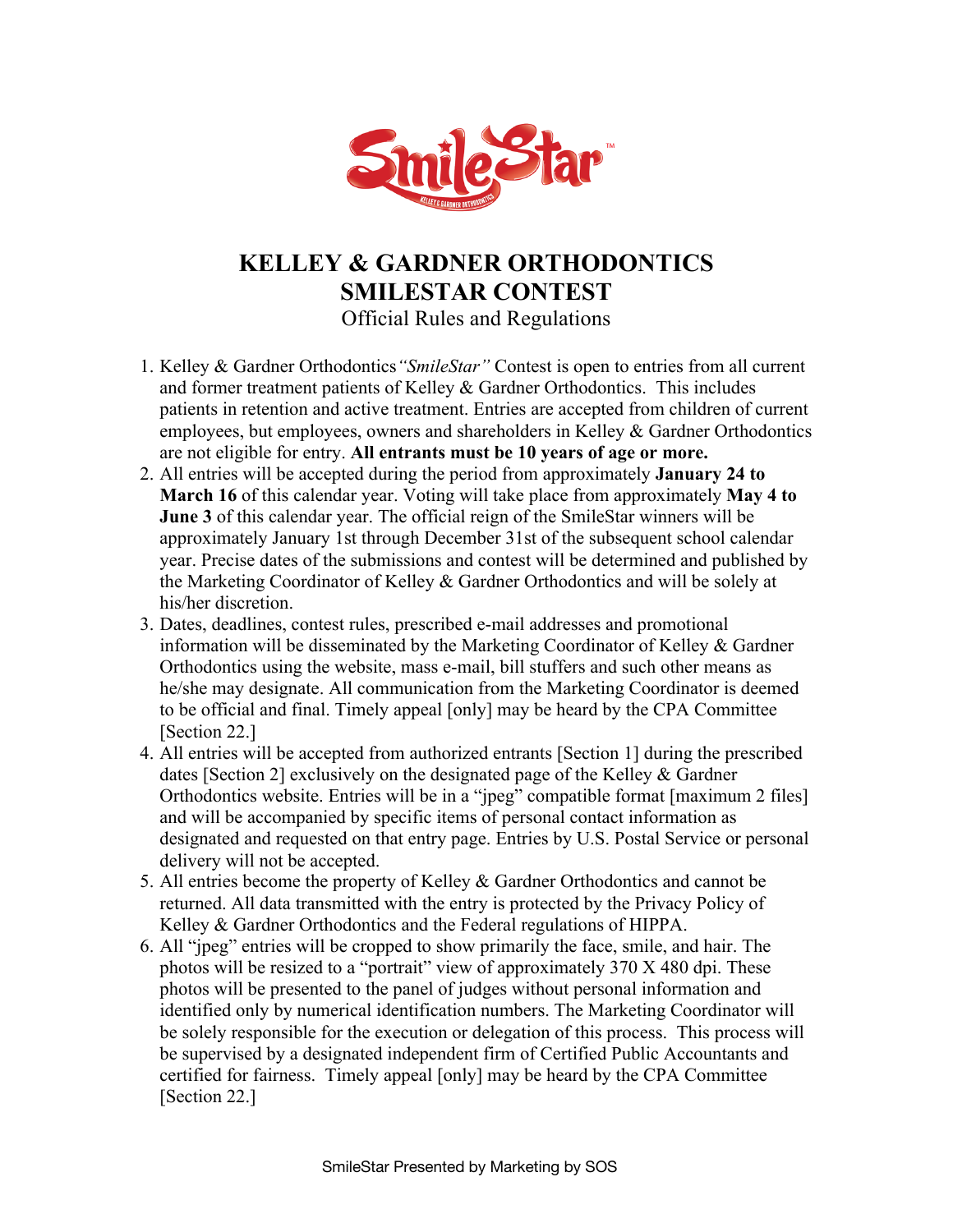- 7. All entries shall be designed to present primarily the face and smile of the individual. Judges are instructed to choose finalists [and a sufficient number of alternates] from among those submitted based on appearance, perceived personality, smile, and attractiveness. They are further instructed to attempt to maintain as much balance and equity as possible within their selections based on gender, age, and ethnicity. From the total number of entries, the independent panel of judges will select 30 finalists to be presented for public voting. Panel of judges shall be neither fewer than 5 nor greater than 8 individuals who lack personal relationship or any knowledge of the participants. This panel will be chosen by the Marketing Coordinator of Kelley & Gardner Orthodontics and will be certified by the official CPA firm. **All decisions of the judges will be final.** Timely appeal [only] may be heard by the CPA Committee [Section 22.]
- 8. Finalists and a sufficient number of alternates will be notified by e-mail of their selection. Their ultimate selections are based on their acceptance of the election and the taking of a single digital portrait shot of the finalist smiling in a direct or semidirect address of the camera. This portrait must be taken at the location designated by Kelley & Gardner Orthodontics, and expense will be covered by the organization. The portrait must be done during the week [on precisely specified days] following the submission period and selection. The prescribed attire for the photo is a crew-collar black t-shirt without jewelry or hair accessories. All photographs and digital media become the property of Kelley & Gardner Orthodontics and will not be returned. Failure to comply with regulations in this section may disqualify the finalists and/or alternates.
- 9. These portrait photos will be posted on the website of Kelley  $\&$  Gardner Orthodontics on one single page. They will be presented in an array of identical photos of similar appearance, cropping, and lighting. They will be displayed in alphabetical order and be identified only by first name [and initial of last name when necessary.]
- 10. Online voting will commence on the designated date [Section 2] at **kgortho.com/smilestar**. Anyone may vote and finalists are encouraged to tell family and friends how to find the site, their picture, and the way to vote. The ballot is simple and complete. Voting requires a valid e-mail address to enter the voting area. Voters will be advised of the receipt of their votes. They will be further advised that their email address will be placed on our e-mail communication list. It will be made clear that "unsubscribing" from the list is easy, acceptable, and available. **Only one vote per person per valid e-mail address is allowed. Anyone voting may vote for up to 10 candidates.**
- 11. **Vote submissions will be closely monitored and screened for validity. Voters must be the owners of the e-mail address used! Any fraudulent activity or abuse will result in the disqualification of the vote and may possibly result in the dismissal of the Finalist.** Timely appeal [only] may be heard by the CPA Committee [Section 22.]
- 12. Finalists may use the trademarks, logos, and likenesses of Kelley & Gardner Orthodontics, for promotion of their candidacy ONLY with the expressed written permission of Kelley & Gardner Orthodontics. Trademarks and logos may be used in various manners in a broad range of media outlets but only with the permission and the direct supervision or the Marketing Coordinator of Kelley & Gardner Orthodontics.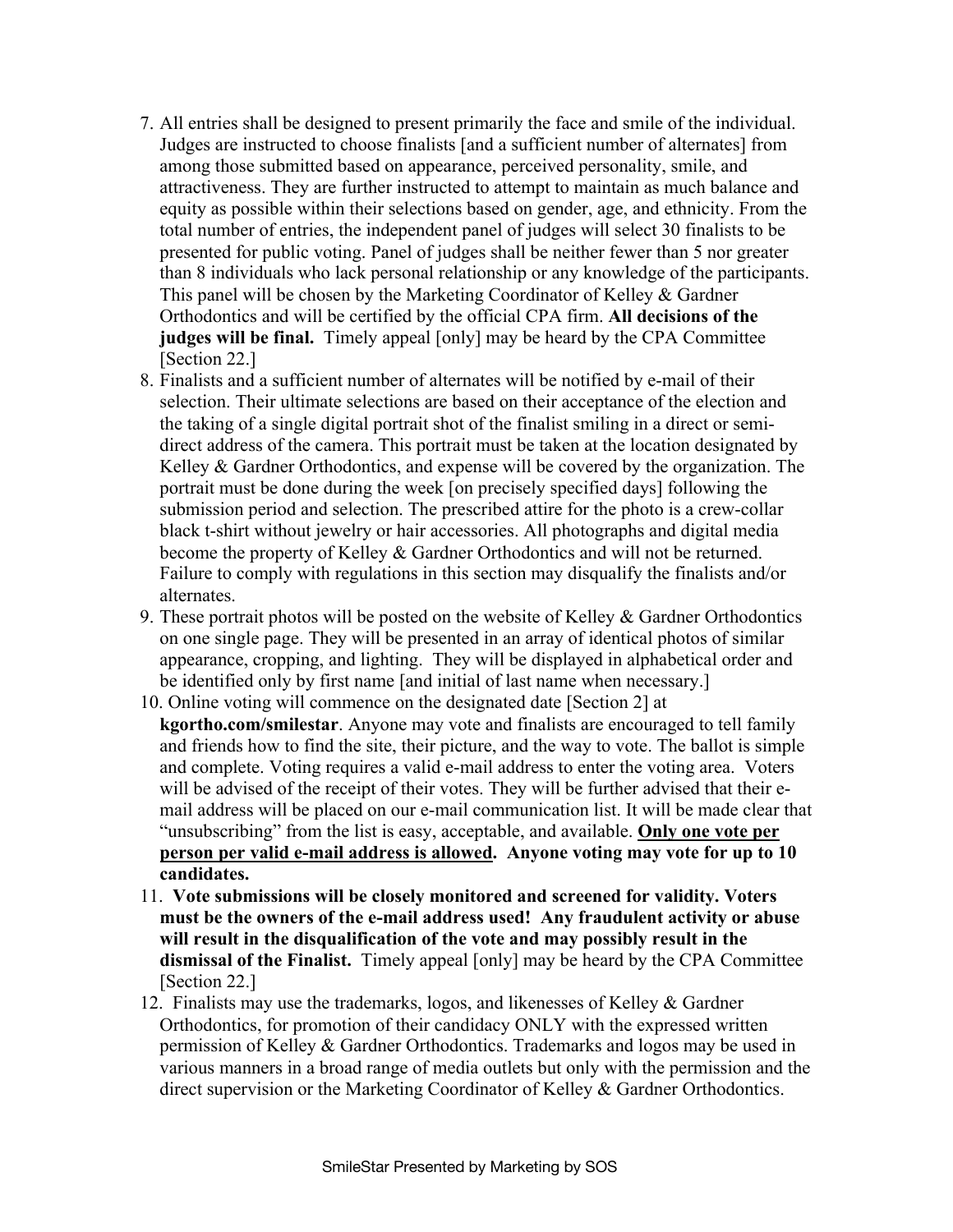- 13. Any finalist may have retakes of their pictures for the voting site and voting period. However, the retakes are the exclusive responsibility and expense of the contestant. They may take a "passport" type photograph at any outlet that they wish, but the appearance and dress of the shot must be consistent with all other shots on the SmileStars' Voting Page. **Kelley & Gardner Orthodontics reserves the right to refuse any revision that does not conform to these standards.** Timely appeal [only] may be heard by the CPA Committee [Section 22.]
- 14. Voting will terminate on the Friday in September following 6 weeks of voting. The voting is closed at 5:00 PM CDT on that Friday and no other votes will be tallied that may be received after that time and date. That Friday is usually between the  $1<sup>st</sup>$  and 30<sup>th</sup> of September. Votes will be collected, tabulated, and certified by the retained firm of Certified Public Accountants. The final certification of the votes and SmileStar selections will be made by the CPA Committee [Section 22.]
- 15. Up to the top 10 vote recipients will be notified by e-mail at the end of the voting period. Only those winners accepting their election will become part of the Kelley & Gardner Orthodontics*"SmileStar"* group for that school/marketing year. Winners who fail to accept will be replaced by alternates. The winners will be treated to a 4-hour professional photography session at the studio chosen by Kelley & Gardner Orthodontics and the company will be responsible for all costs associates with those sessions. All winners will be required to attend this session, or they will be replaced by alternates. Winners will be required to sign a standard photographic release form.
- 16. All winners are prohibited from altering their appearance in any substantial way after their selection and in the 7 days prior to the professional photography shoot other than minor grooming and blemish control. Alterations that, in the judgment of the Marketing Coordinator of Kelley & Gardner Orthodontics are major and substantial, may cause the replacement of that winner with an alternate. The judgment of the Marketing Coordinator will be final. Timely appeal [only] may be heard by the CPA Committee [Section 22.]
- 17. All photography produced in these professional sessions will become the sole property of Kelley & Gardner Orthodontics and/or the Marketing by SOS official photographer. The photography may be used in marketing and media productions of Kelley  $&$  Gardner Orthodontics during the subsequent calendar year(s). These photos may be used on the website, direct mail products, posters, billboards, Facebook, Twitter, television and any other media outlet designated by the corporation. Additional personal appearance opportunities [both compensated and uncompensated] may be available during the school/marketing year. These appearances will be accepted totally at the discretion of the individual winners. During the annual marketing period, the photos and appearances will only be used to promote Kelley & Gardner Orthodontics. Following that period, the media will remain the property of the corporation and will be used totally at the discretion of the corporation.
- 18. Finalists should understand that although they will represent Kelley & Gardner Orthodontics in print and other media, there are no guarantees that said finalists will appear in any particular [or all] the Kelley & Gardner Orthodontics' marketing venues. Finalists will be chosen for specific projects based on a variety of factors. These decisions will be made exclusively by Kelley & Gardner Orthodontics management